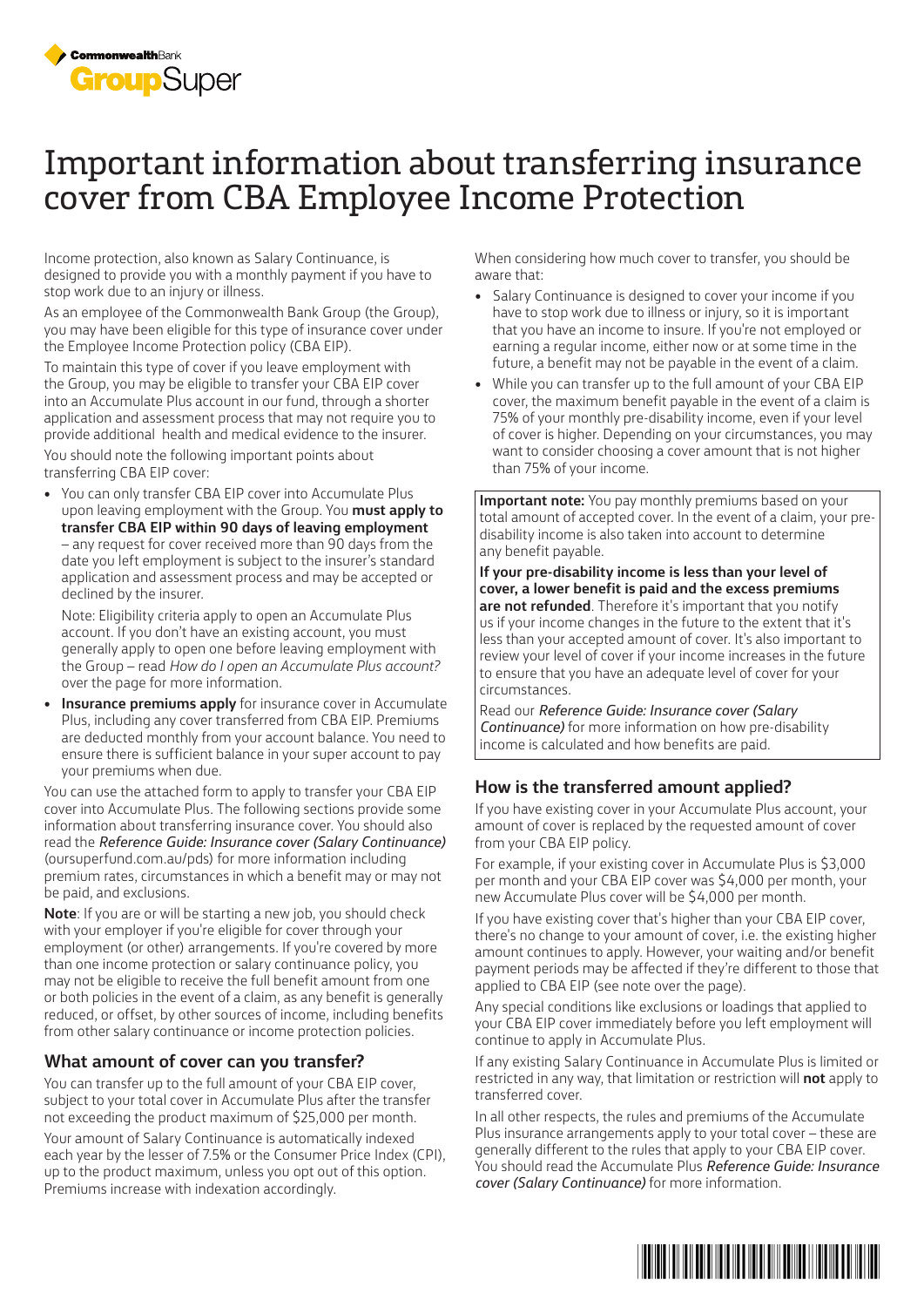## **How are waiting periods and benefit payment periods applied to transferred cover?**

The waiting and benefit payment periods that apply to your cover once transferred into Accumulate Plus are the same as they were under CBA EIP:

- Waiting period: 90 days
- Benefit payment period: 2 years

Accumulate Plus also offers options for a 30-day waiting period and/or a benefit payment period of up to age 65 – a higher premium applies for cover with these options. After your cover is transferred, if required you can apply to increase your waiting and/or benefit payment periods through the insurer's standard application and assessment process, which may be accepted or declined on that basis. Read the *Reference Guide: Insurance cover (Salary Continuance)* for more information.

#### **Important note for existing cover in Accumulate Plus**

If your existing cover has a different waiting period and/or benefit payment period from those shown above, it's important for you to understand that any **transferred cover effectively cancels and replaces your existing cover**.

For example, you have existing cover of \$4,000 per month with a 30-day waiting period and a benefit payment period until age 65. If you transfer CBA EIP cover of \$5,000 per month, your total cover in Accumulate Plus after the transfer will be \$5,000 per month and the full amount will be subject to a 90-day waiting period and 2-year benefit payment period, i.e. the options that applied to CBA EIP, not your existing Accumulate Plus cover.

You may apply to increase your waiting and/or benefit payment periods after cover is transferred. This is subject to the insurer's standard application and assessment process and may be accepted or declined on that basis.

You should carefully consider the implications on your existing cover before confirming any request to transfer CBA EIP cover. You should consider seeking professional advice from an authorised financial adviser.

## **What is the effective date of transferred cover?**

If your request to transfer CBA EIP cover is accepted, your new level of cover begins as at the date the Accumulate Plus administration team receives this completed request form, or the date a new Accumulate Plus account is opened, if applicable.

Your new monthly insurance premium, calculated based on your new total level of cover, and premium deductions begin from the next premium due date after the start date of cover.

A 60-day cooling-off period applies to any cover transferred into Accumulate Plus – read the *Reference Guide: Insurance cover (Salary Continuance)* for more information.

## **How do I open an Accumulate Plus account? For Defined Benefit (DB) members**:

- If you request to open a new Accumulate Plus account as part of any DB lump sum payment instructions upon leaving employment, an account is opened for you automatically when we process your benefit payment. In this case, answer 'Yes' to question 2 in Section A of the attached form.
- If you don't have an existing Accumulate Plus account and have **not** requested one (or will not) as part of your DB payment instructions, you need to complete our *Application for Accumulate Plus account*. **It's important that you allow sufficient time for us to receive and process your completed application for a new account before providing your DB payment instructions**, particularly if no portion of your benefit is remaining in your DB division. If we process your DB payment instructions such that you're no longer a member of the fund, you'll no longer be eligible to open an Accumulate Plus account in order to transfer your CBA EIP cover, or for any other purpose, unless you're re-hired as a Group employee in the future. You should also keep in mind the implications for your DB benefit options and entitlements if you don't provide either your benefit payment instructions or this request form within their required timeframes.

#### **For all other cases:**

• To open an Accumulate Plus account, you must be a current employee of the Group or its Associated Employers, or a member of another product or division in our fund. If eligible, you need to complete our *Application for Accumulate Plus account*. **It's important that you allow sufficient time for us to receive and process your completed application for a new account before your exit date from the Group**. Once you cease employment, you're no longer be eligible to open an Accumulate Plus account in order to transfer your CBA EIP cover, or for any other purpose, unless you're re-hired as a Group employee in the future.

## **If you're not eligible to transfer CBA EIP cover, can you still obtain cover?**

If you have an Accumulate Plus account but aren't eligible to transfer cover from CBA EIP, you may still be eligible to apply for Salary Continuance cover in Accumulate Plus at any time, subject to the rules of the insurance cover arrangements.

Any application for new, increased or varied cover is subject to the insurer's standard application and assessment process, which may require you to provide additional medical evidence, and may be accepted or declined by the insurer.

Read the *Reference Guide: Insurance cover (Salary Continuance*  for more information if required.

This information was prepared and issued by Commonwealth Bank Officers Superannuation Corporation Pty Limited (the trustee) (ABN 76 074 519 798, AFSL 246418, RSEL L0003087), trustee of Commonwealth Bank Group Super (the fund) (ABN 24 248 426 878, RSER R1056877, USI/SPIN OSF0001AU).

This information is general information only and does not take into account your individual objectives, financial situation or needs. You should consider the information and how appropriate it is to your own objectives, financial situation and needs. You should obtain and consider the Product Disclosure Statement (PDS) and Reference Guides available from our website oursuperfund.com.au/pds or by calling us on 1800 023 928 before making any decisions. You should seek financial advice tailored to your personal circumstances from an authorised financial adviser.

The target market for this product can be found in the product's Target Market Determination at oursuperfund.com.au/tmd.

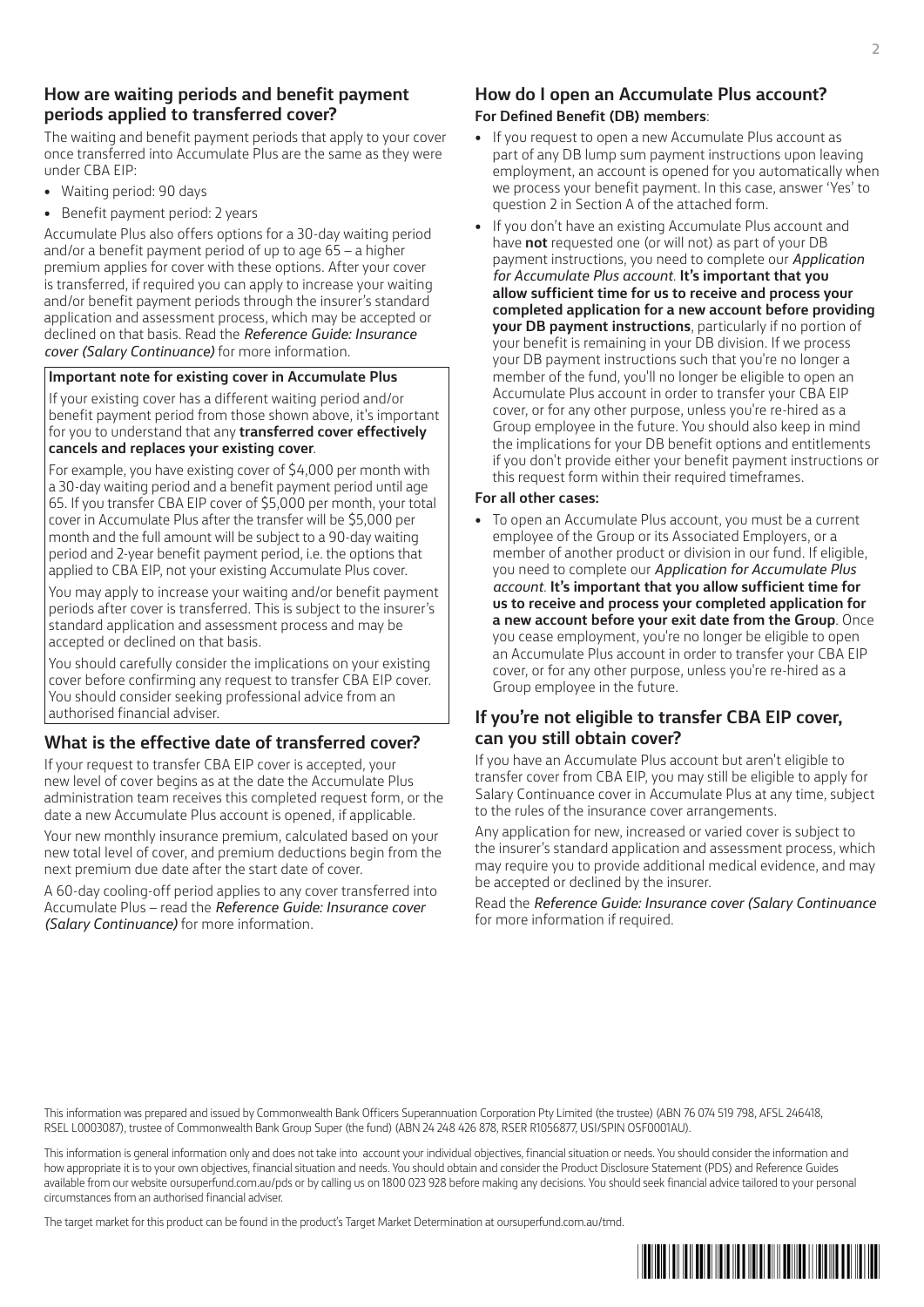

# Request to transfer cover from CBA Employee Income Protection policy (CBA EIP)

Please phone us on **1800 023 928** with any questions about this form or your account. More information is also available in our Product Disclosure Statement (PDS) and Reference Guides at **oursuperfund.com.au/pds**.

#### **Use of this form**

You can use this form to apply to transfer cover from CBA Employee Income Protection policy (CBA EIP) into an Accumulate Plus account in our *fund when you leave employment with the Commonwealth Bank Group. Read the 'Important information' pages accompanying this form for some general information related to transferring cover. It's important that you also read the Reference Guide: Insurance Cover (Salary Continuance) (oursuperfund.com.au/pds) for more information on insurance cover, particularly because the rules and premiums for cover in Accumulate Plus are generally different to the rules that apply under CBA EIP.* 

| Section A: Confirming eligibility to transfe<br>r insurance cover                                                                                                                                                                                                                                                                          |  |     |                |
|--------------------------------------------------------------------------------------------------------------------------------------------------------------------------------------------------------------------------------------------------------------------------------------------------------------------------------------------|--|-----|----------------|
| All questions in this section A must be completed.                                                                                                                                                                                                                                                                                         |  |     |                |
| 1. Are you aged less than 65 years?                                                                                                                                                                                                                                                                                                        |  | Yes | No             |
| 2. Do you have, or are you in the process of opening, an Accumulate Plus account in the fund?                                                                                                                                                                                                                                              |  | Yes |                |
| If you answered 'No' to question 1 or 2, you are not eligible to transfer CBA EIP cover into Accumulate Plus.                                                                                                                                                                                                                              |  |     |                |
| 3. As a result of injury, illness or impairment, are any of the following statements true?                                                                                                                                                                                                                                                 |  |     |                |
| a) You are unable to work 35 hours per week, even if you are not currently working on a full-time basis.                                                                                                                                                                                                                                   |  | Yes | No             |
| b) You have had your duties or workplace modified in the last 2 years and you are yet to resume your pre-<br>modified duties or arrangements.                                                                                                                                                                                              |  | Yes | No             |
| c) You are working in a role or occupation that has been designed or chosen to suit your medical needs.                                                                                                                                                                                                                                    |  | Yes | N <sub>0</sub> |
| 4. Have you received or are eligible to receive a payment, or have you lodged or are going to lodge a claim, for a<br>terminal illness or disability benefit with a super fund, insurance company or any state or federal government<br>body, such as workers' compensation, social security, veterans' affairs, or motor accident scheme? |  | Yes | N <sub>0</sub> |
| 5. Have you ever had an insurance application for death, total and permanent disablement (TPD) or salary<br>continuance (also known as income protection) cover declined, deferred or accepted with a loading, exclusion or<br>special terms?                                                                                              |  | Yes | N <sub>0</sub> |
| If you answered 'No' to all of questions 3 to 5 above, continue with sections B to H of this form                                                                                                                                                                                                                                          |  |     |                |
| If you answered 'Yes' to any of questions in 3, 4 or 5 above, you are not eligible to transfer CBA EIP cover into Accumulate<br>Plus. You may be eligible to apply for cover through the insurer's standard application and assessment process - read the<br>Important information pages accompanying this form for more details.          |  |     |                |

#### **Section B: Existing salary continuance in Accumulate Plus**

Do you have any existing Salary Continuance in Accumulate Plus, i.e. **before** the transfer of your CBA EIP cover?

 $\Box$  No – go straight to section C over the page

Yes – please sign and date the acknowledgement below before proceeding to section C over the page:

- By continuing my request to transfer CBA EIP, **I understand and acknowledge** that:
- My existing Salary Continuance in Accumulate Plus will effectively be cancelled and replaced by the transferred cover.
- The full amount of my cover after the transfer will be subject to a 90-day waiting period and a 2-year benefit payment period, which may be different from or less than the options that apply to my existing cover.
- The options of my existing cover, such as waiting period and/or benefit payment period, cannot be reinstated, if different, once CBA EIP is transferred. If I want to increase my waiting and/or benefit payment periods at any time in the future, it will be subject to the insurer's standard application and assessment process, which may require me to provide additional medical evidence and may be accepted or declined by the insurer.

Signature **X Date** dd / mm / yyyy

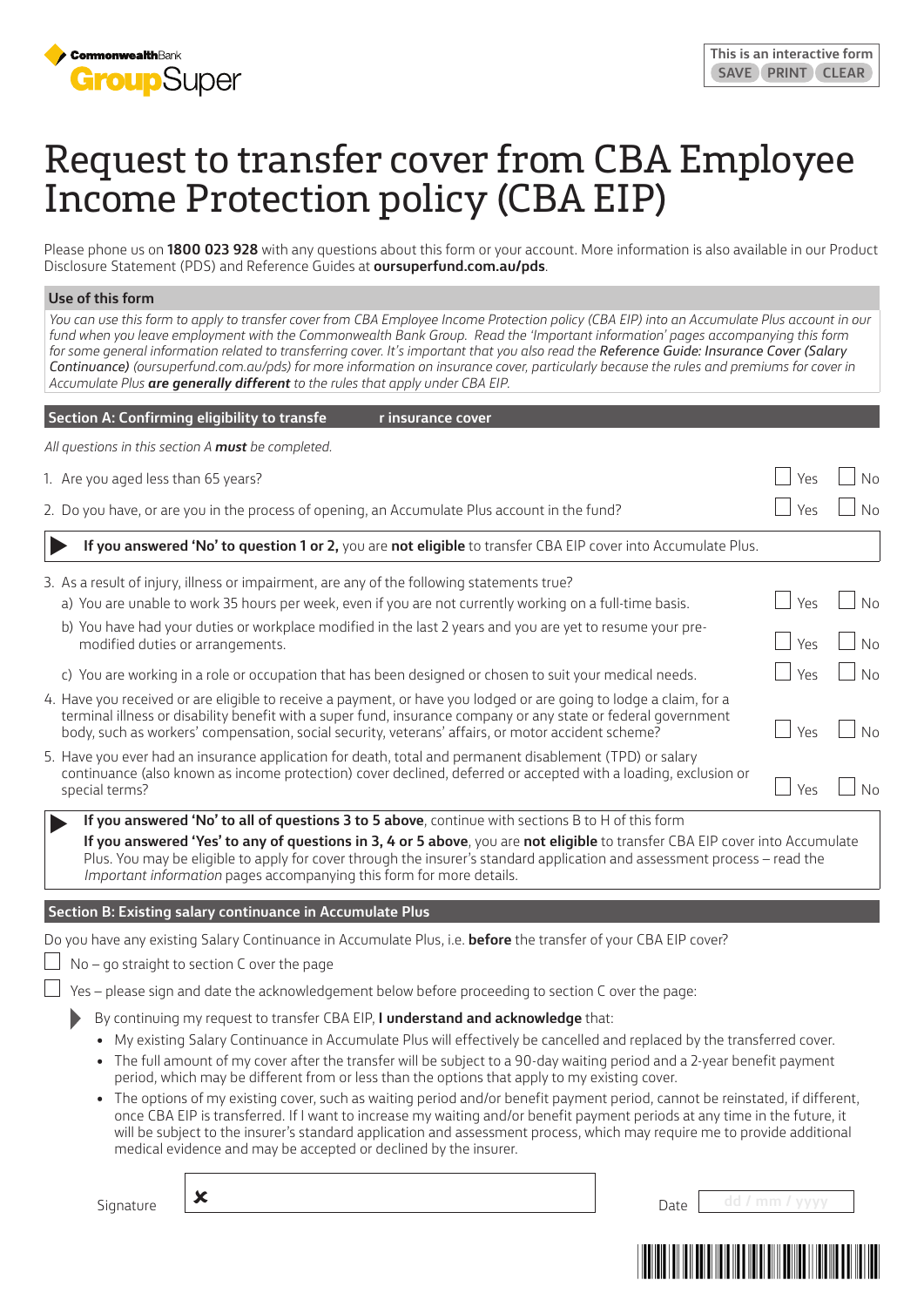| <b>Section C: Member details</b>                                                                                                                                                                                                                                                                                                                                                                                                                                                                                                                                                                                                                                                                                                                                                                                                                                                                                                                                                                                                                                                                                                                                                                                                                                                                                                                 |                                                                                                                                                                                                                                                                                                                                                                                                                                                                                                                                                                                                                                                                                                                                                                                                                                                                                                                                                                                                                                                                                                                                                                                                                                                                                                                                                                             |  |  |  |
|--------------------------------------------------------------------------------------------------------------------------------------------------------------------------------------------------------------------------------------------------------------------------------------------------------------------------------------------------------------------------------------------------------------------------------------------------------------------------------------------------------------------------------------------------------------------------------------------------------------------------------------------------------------------------------------------------------------------------------------------------------------------------------------------------------------------------------------------------------------------------------------------------------------------------------------------------------------------------------------------------------------------------------------------------------------------------------------------------------------------------------------------------------------------------------------------------------------------------------------------------------------------------------------------------------------------------------------------------|-----------------------------------------------------------------------------------------------------------------------------------------------------------------------------------------------------------------------------------------------------------------------------------------------------------------------------------------------------------------------------------------------------------------------------------------------------------------------------------------------------------------------------------------------------------------------------------------------------------------------------------------------------------------------------------------------------------------------------------------------------------------------------------------------------------------------------------------------------------------------------------------------------------------------------------------------------------------------------------------------------------------------------------------------------------------------------------------------------------------------------------------------------------------------------------------------------------------------------------------------------------------------------------------------------------------------------------------------------------------------------|--|--|--|
| Fields marked with an asterisk (*) must be completed.                                                                                                                                                                                                                                                                                                                                                                                                                                                                                                                                                                                                                                                                                                                                                                                                                                                                                                                                                                                                                                                                                                                                                                                                                                                                                            |                                                                                                                                                                                                                                                                                                                                                                                                                                                                                                                                                                                                                                                                                                                                                                                                                                                                                                                                                                                                                                                                                                                                                                                                                                                                                                                                                                             |  |  |  |
| *Account number                                                                                                                                                                                                                                                                                                                                                                                                                                                                                                                                                                                                                                                                                                                                                                                                                                                                                                                                                                                                                                                                                                                                                                                                                                                                                                                                  | A new account has been requested<br>or                                                                                                                                                                                                                                                                                                                                                                                                                                                                                                                                                                                                                                                                                                                                                                                                                                                                                                                                                                                                                                                                                                                                                                                                                                                                                                                                      |  |  |  |
| Mr<br>Mrs<br>Miss<br>Ms<br>Title:                                                                                                                                                                                                                                                                                                                                                                                                                                                                                                                                                                                                                                                                                                                                                                                                                                                                                                                                                                                                                                                                                                                                                                                                                                                                                                                | *Sex:<br>Male<br>Female<br>Other                                                                                                                                                                                                                                                                                                                                                                                                                                                                                                                                                                                                                                                                                                                                                                                                                                                                                                                                                                                                                                                                                                                                                                                                                                                                                                                                            |  |  |  |
| *Full given name(s)                                                                                                                                                                                                                                                                                                                                                                                                                                                                                                                                                                                                                                                                                                                                                                                                                                                                                                                                                                                                                                                                                                                                                                                                                                                                                                                              | *Surname                                                                                                                                                                                                                                                                                                                                                                                                                                                                                                                                                                                                                                                                                                                                                                                                                                                                                                                                                                                                                                                                                                                                                                                                                                                                                                                                                                    |  |  |  |
|                                                                                                                                                                                                                                                                                                                                                                                                                                                                                                                                                                                                                                                                                                                                                                                                                                                                                                                                                                                                                                                                                                                                                                                                                                                                                                                                                  |                                                                                                                                                                                                                                                                                                                                                                                                                                                                                                                                                                                                                                                                                                                                                                                                                                                                                                                                                                                                                                                                                                                                                                                                                                                                                                                                                                             |  |  |  |
| *Postal address                                                                                                                                                                                                                                                                                                                                                                                                                                                                                                                                                                                                                                                                                                                                                                                                                                                                                                                                                                                                                                                                                                                                                                                                                                                                                                                                  |                                                                                                                                                                                                                                                                                                                                                                                                                                                                                                                                                                                                                                                                                                                                                                                                                                                                                                                                                                                                                                                                                                                                                                                                                                                                                                                                                                             |  |  |  |
| Unit<br>Street<br>PО<br><b>Street</b><br>number<br>number<br>Box<br>name                                                                                                                                                                                                                                                                                                                                                                                                                                                                                                                                                                                                                                                                                                                                                                                                                                                                                                                                                                                                                                                                                                                                                                                                                                                                         |                                                                                                                                                                                                                                                                                                                                                                                                                                                                                                                                                                                                                                                                                                                                                                                                                                                                                                                                                                                                                                                                                                                                                                                                                                                                                                                                                                             |  |  |  |
| Suburb                                                                                                                                                                                                                                                                                                                                                                                                                                                                                                                                                                                                                                                                                                                                                                                                                                                                                                                                                                                                                                                                                                                                                                                                                                                                                                                                           | Post<br>State<br>Country                                                                                                                                                                                                                                                                                                                                                                                                                                                                                                                                                                                                                                                                                                                                                                                                                                                                                                                                                                                                                                                                                                                                                                                                                                                                                                                                                    |  |  |  |
| *Date of birth<br>*Mobile number                                                                                                                                                                                                                                                                                                                                                                                                                                                                                                                                                                                                                                                                                                                                                                                                                                                                                                                                                                                                                                                                                                                                                                                                                                                                                                                 | code<br>Email                                                                                                                                                                                                                                                                                                                                                                                                                                                                                                                                                                                                                                                                                                                                                                                                                                                                                                                                                                                                                                                                                                                                                                                                                                                                                                                                                               |  |  |  |
|                                                                                                                                                                                                                                                                                                                                                                                                                                                                                                                                                                                                                                                                                                                                                                                                                                                                                                                                                                                                                                                                                                                                                                                                                                                                                                                                                  |                                                                                                                                                                                                                                                                                                                                                                                                                                                                                                                                                                                                                                                                                                                                                                                                                                                                                                                                                                                                                                                                                                                                                                                                                                                                                                                                                                             |  |  |  |
| You must be under 65 to<br>be eligible to transfer cover.<br>post. Note: If no mobile, you must give a daytime contact number.                                                                                                                                                                                                                                                                                                                                                                                                                                                                                                                                                                                                                                                                                                                                                                                                                                                                                                                                                                                                                                                                                                                                                                                                                   | By providing your mobile, you consent to its use for security validations, e.g. to transact online. By providing<br>your email, you consent to receiving communications such as newsletters, significant event notices and other<br>important information to this email, although from time to time we may still need to send you information by                                                                                                                                                                                                                                                                                                                                                                                                                                                                                                                                                                                                                                                                                                                                                                                                                                                                                                                                                                                                                            |  |  |  |
| <b>Section D: Transfer cover amount being requested</b>                                                                                                                                                                                                                                                                                                                                                                                                                                                                                                                                                                                                                                                                                                                                                                                                                                                                                                                                                                                                                                                                                                                                                                                                                                                                                          |                                                                                                                                                                                                                                                                                                                                                                                                                                                                                                                                                                                                                                                                                                                                                                                                                                                                                                                                                                                                                                                                                                                                                                                                                                                                                                                                                                             |  |  |  |
| Transferred cover can't exceed the amount of your CBA EIP cover immediately before your date of exit from the Group, which is generally<br>75% of your salary – please confirm this amount with CBA's HR Direct team if required. Before writing an amount below, please ensure you<br>understand the implications on any benefit payable and premiums if, in the event of a claim, your actual pre-disability income is lower than<br>your accepted level of cover - read the boxed information on page 1 of the 'Important information' accompanying this form.                                                                                                                                                                                                                                                                                                                                                                                                                                                                                                                                                                                                                                                                                                                                                                                |                                                                                                                                                                                                                                                                                                                                                                                                                                                                                                                                                                                                                                                                                                                                                                                                                                                                                                                                                                                                                                                                                                                                                                                                                                                                                                                                                                             |  |  |  |
| \$<br>Amount of CBA EIP cover you want to transfer:                                                                                                                                                                                                                                                                                                                                                                                                                                                                                                                                                                                                                                                                                                                                                                                                                                                                                                                                                                                                                                                                                                                                                                                                                                                                                              | per month (this must be less than your CBA EIP cover.)                                                                                                                                                                                                                                                                                                                                                                                                                                                                                                                                                                                                                                                                                                                                                                                                                                                                                                                                                                                                                                                                                                                                                                                                                                                                                                                      |  |  |  |
| about these rules in the relevant Reference Guide: Insurance cover.                                                                                                                                                                                                                                                                                                                                                                                                                                                                                                                                                                                                                                                                                                                                                                                                                                                                                                                                                                                                                                                                                                                                                                                                                                                                              | Super laws prevent us from providing insurance cover to you, or may require us to cancel your insurance cover, if your account is considered an<br>inactive account, unless you've elected to keep your cover. For the purposes of insurance in super laws, 'inactive' means your account hasn't<br>received any contributions or rollovers for 16 consecutive months. It's not compulsory to make an insurance election as part of this application<br>for cover. However, you should be aware of the important implications in section E2 below if you choose not to make an election. Read more                                                                                                                                                                                                                                                                                                                                                                                                                                                                                                                                                                                                                                                                                                                                                                          |  |  |  |
| E1. If you want to make an election                                                                                                                                                                                                                                                                                                                                                                                                                                                                                                                                                                                                                                                                                                                                                                                                                                                                                                                                                                                                                                                                                                                                                                                                                                                                                                              | E2. If you don't want to make an election                                                                                                                                                                                                                                                                                                                                                                                                                                                                                                                                                                                                                                                                                                                                                                                                                                                                                                                                                                                                                                                                                                                                                                                                                                                                                                                                   |  |  |  |
| I elect to keep any and all insurance cover in this<br>Accumulate Plus account, including any Death and TPD cover,<br>Death-only cover and/or Salary Continuance cover, even if no<br>contributions, rollovers or other amounts have been received<br>in my account for a continuous period of 16 months or more.<br>By choosing this option, I understand that:<br>• This election applies to the insurance cover I'm applying for on<br>this form, as well as any and all other cover that I currently hold<br>in this Accumulate Plus super account.<br>Insurance premiums will be deducted monthly from my<br>$\bullet$<br>account balance, which will reduce my super balance.<br>• This election continues until my account is closed, or until I<br>notify the fund that I want to revoke an election.<br>• Even if I make this election, I can still cancel or reduce my<br>insurance cover at any time.<br>• My amount of cover and the cost of my cover may change in<br>accordance with the insurance policy terms, outlined in the<br>relevant Reference Guide: Insurance cover (available from<br>oursuperfund.com.au/pds).<br>• My cover may still end in circumstances set out in the relevant<br>Reference Guide: Insurance cover, e.g. where there are<br>insufficient funds in my account to pay for my insurance<br>premiums. | I do not want to make an election to keep my insurance<br>cover where my account is considered to be an inactive*.<br>By choosing this option I understand the following implications:<br>• The cover I'm applying for under this application will not be<br>provided to me if my account is considered inactive* as at the<br>date the fund receives this application. In this case, if I want<br>to continue with my application for cover without making an<br>inactivity election, I'll have to make a contribution or rollover to<br>my account first.<br>• All cover on my account, including cover received under this<br>application, may be <b>automatically cancelled</b> as required by<br>law on the date this account meets the criteria for an inactive<br>account* on or after the date the fund receives this application.<br>• If I've previously made an inactivity insurance election to keep<br>my cover for this Accumulate Plus account, I revoke that<br>previous inactivity election, in which case all cover on my<br>account, including cover received under this application, may<br>be automatically cancelled as required by law on the date this<br>account meets the criteria for an inactive account* on or after<br>the date the fund receives this application.<br>* Refer to the definition in the box at the beginning of this section. |  |  |  |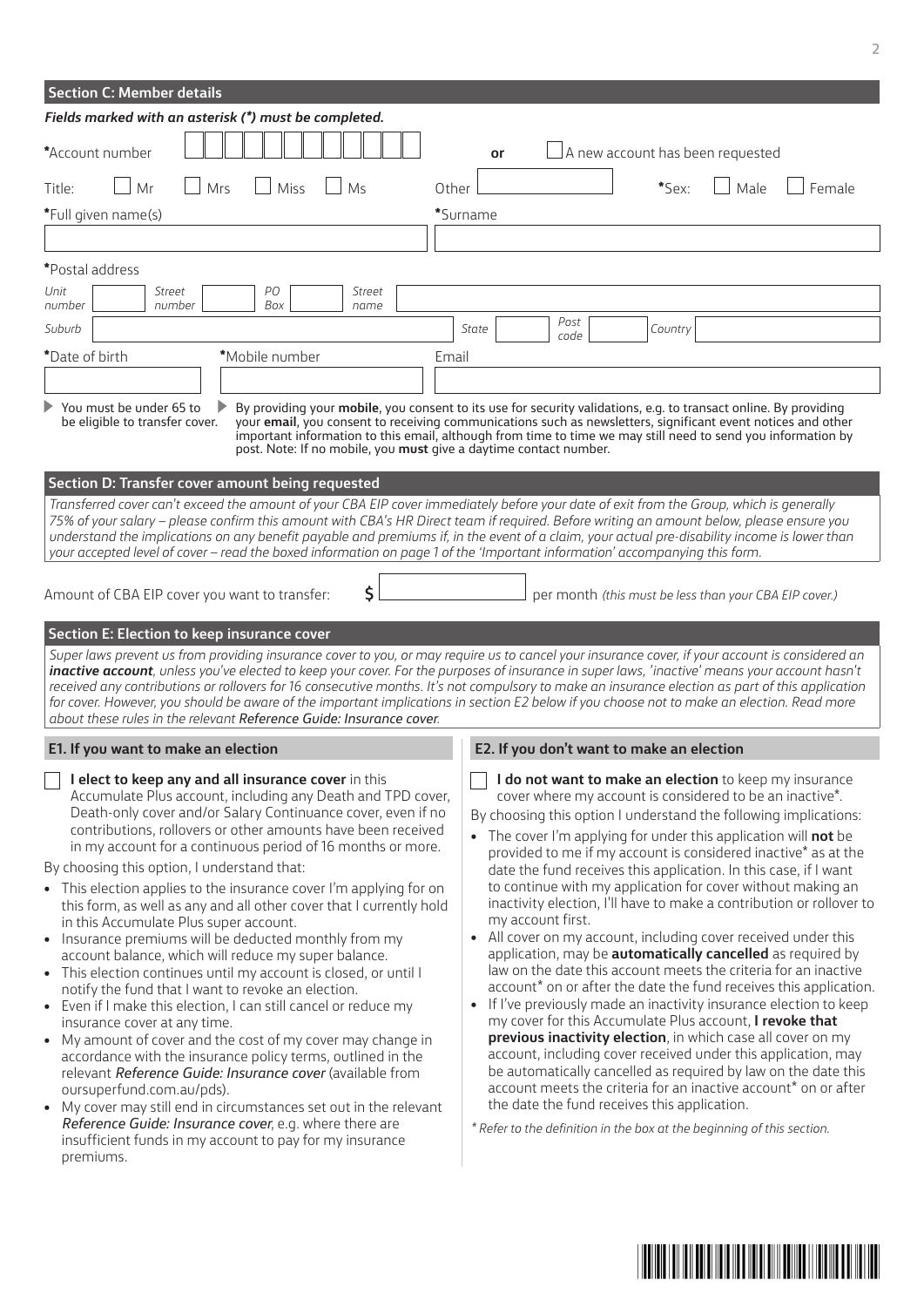|  | Section F: Telephone underwriting |  |
|--|-----------------------------------|--|
|  |                                   |  |

| Telephone underwriting may reduce the need for follow-up information and medical reports, resulting in faster completion of an application.                                                                                                                                                                    |                                                                                                                                                                                                                                               |  |  |  |  |
|----------------------------------------------------------------------------------------------------------------------------------------------------------------------------------------------------------------------------------------------------------------------------------------------------------------|-----------------------------------------------------------------------------------------------------------------------------------------------------------------------------------------------------------------------------------------------|--|--|--|--|
| I permit the fund and/or the insurer (AIA) to call me to clarify or gain further information regarding any matter pertaining to the<br>assessment and processing of this application. I understand that the call forms part of my Duty to take reasonable care not to make a<br>misrepresentation (section G). |                                                                                                                                                                                                                                               |  |  |  |  |
| $\Box$ Yes $\blacktriangleright$ Contact me on phone $\Box$                                                                                                                                                                                                                                                    | N <sub>0</sub><br>(must be between 9am- 5pm AEST)<br>between the hours l                                                                                                                                                                      |  |  |  |  |
| Section G: Duty to take reasonable care not to make a misrepresentation                                                                                                                                                                                                                                        |                                                                                                                                                                                                                                               |  |  |  |  |
| About this application<br>The life insurance policy being applied for with this application<br>is a consumer insurance contract within the meaning of the<br>Insurance Contracts Act 1984 (Cth).                                                                                                               | Before the insurer exercises any of these remedies, they will<br>explain their reasons and what you can do if you disagree.<br><b>Guidance for answering our questions</b><br>You are responsible for the information provided to the insurer |  |  |  |  |

When you apply for life insurance, including when you apply to transfer cover, the insurer conducts a process called underwriting. It's how they decide whether they can cover you, and if so, on what terms and at what cost.

The insurer will ask questions they need to know the answers to. These will be about your personal circumstances, such as your health and medical history, occupation, income, lifestyle, pastimes, and current and past insurance. The information you give the insurer in response to their questions is vital to their decision.

#### **The duty to take reasonable care**

When applying for insurance, there is a legal duty to take reasonable care not to make a misrepresentation to the insurer before the contract of insurance is entered into.

A misrepresentation is a false answer, an answer that is only partially true, or an answer which does not fairly reflect the truth.

This duty applies to a new contract of insurance and also applies when extending or making changes to existing insurance, and reinstating insurance.

#### **If you do not meet your duty**

If you do not meet your legal duty, this can have serious impacts on your insurance. There are different remedies that may be available to the insurer. These are set out in the *Insurance Contracts Act 1984 (Cth)*. These are intended to put the insurer in the position they would have been in if the duty had been met.

Your cover could be avoided (treated as if it never existed), or its terms may be varied. This may also result in a claim being declined or a benefit being reduced.

Please note that there may be circumstances where the insurer later investigates whether the information given to them was true. For example, they may do this when a claim is made.

You are responsible for the information provided to the insurer. When answering their questions, please:

- Think carefully about each question before you answer. If you are unsure of the meaning of any question, please ask us before you respond.
- Answer every question.
- Answer truthfully, accurately and completely. If you are unsure about whether you should include information, please include it.
- Review your application carefully before it is submitted. If someone else helped prepare your application (for example, your adviser), please check every answer (and if necessary, make any corrections) before the application is submitted.

#### **Changes before your cover starts**

Before your cover starts, the insurer may ask about any changes that mean you would now answer their questions differently. As any changes might require further assessment or investigation, it could save time if you let them know about any changes when they happen.

#### **If you need help**

It's important that you understand this information and the questions the insurer asks. Ask us or a person you trust, such as your adviser, for help if you have difficulty understanding the process of buying insurance or answering the insurer's questions.

If you're having difficulty due to a disability, understanding English or for any other reason, we're here to help. If you want, you can have a support person you trust with you.

#### **Notifying the insurer**

If, after the cover starts, you think you may not have met your duty, please contact us immediately and we'll let you know whether it has any impact on the cover.

*Continue to Section H: Declaration over the page.*